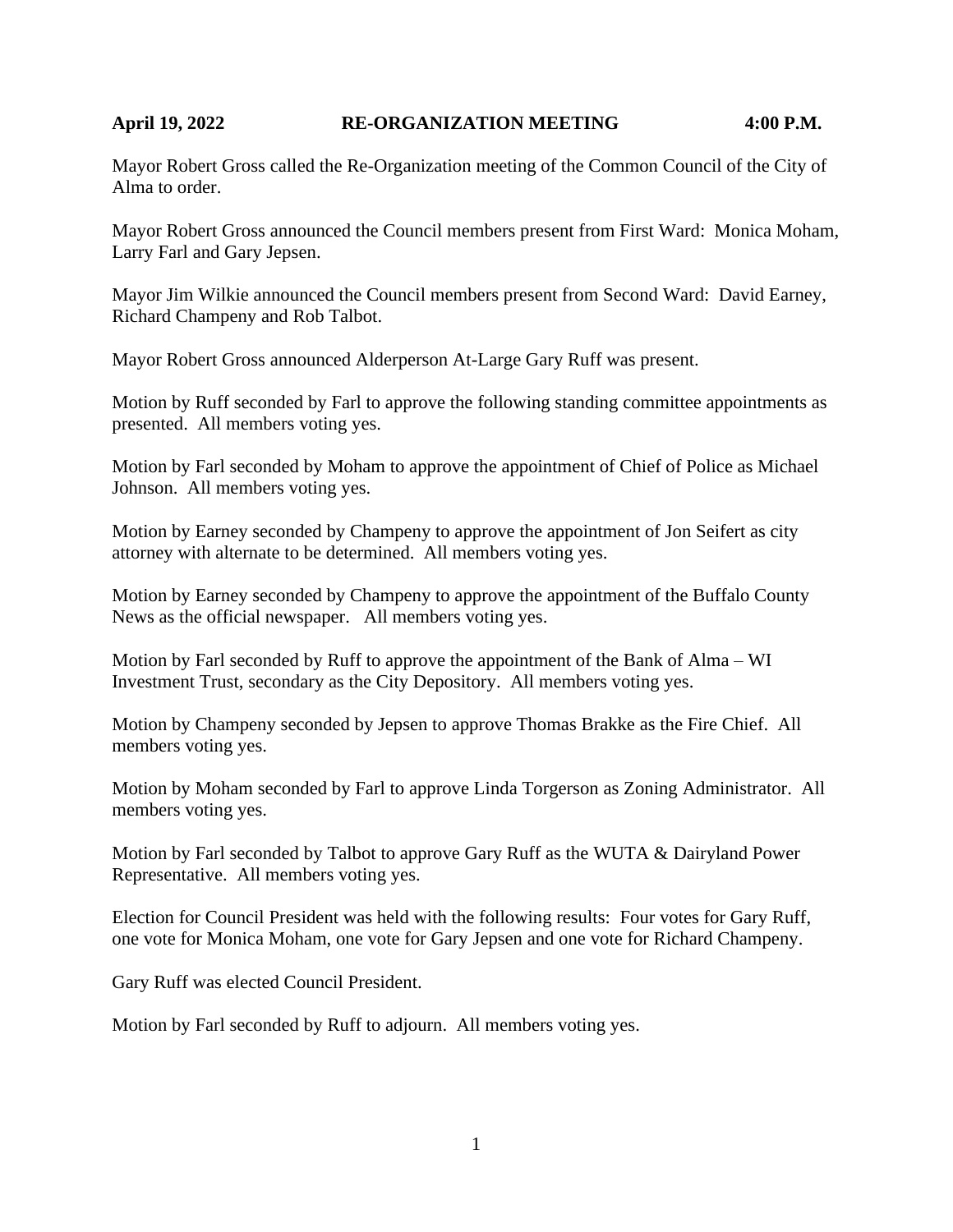## **City of Alma**

Standing Committees and Other Appointments

# **\*\*2022 – 2023\*\***

### **Standing Committees:**

| Finance/Tax/License            | Finance, Property, Salary, Budget, Insurance                                                                          |  |
|--------------------------------|-----------------------------------------------------------------------------------------------------------------------|--|
|                                | Shawnee Estates, tax, license, zoning, permits, *Board of Review                                                      |  |
| members                        | Ruff, Jepsen, Farl (Talbot) *Mayor Gross and Clerk Torgerson are statutory                                            |  |
| <b>Utilities:</b>              | Streets, Sewer & Water, Sidewalks, parking, employee safety                                                           |  |
|                                | <b>Earney, Ruff, Talbot (Farl)</b>                                                                                    |  |
| Services:<br>garbage,          | Fire, Cemetery, Police (for equipment and ordinance issues, enforcement projects)                                     |  |
|                                | Recycling, health and landfill                                                                                        |  |
|                                | <b>Champeny, Moham, Earney (Jepsen)</b>                                                                               |  |
| <b>Parks &amp; Recreation:</b> | Parks, beach, campground, harbor, boat landings, tourism, room tax, municipal docks<br>Farl, Moham, Champeny (Talbot) |  |
| <b>Ambulance Board:</b>        | Jepsen, Dean Haigh, Toby Jahnke (Moham)                                                                               |  |
| <b>Board of Appeals:</b>       | Loren Mueller, Marcel Kulas, Patricia Brovold, Lee Salisbury, vacancy                                                 |  |
| <b>Planning Commission:</b>    | Gross, Ruff, Champeny, Cal Loewenhagen, Sandra Ebert,<br>Stacy Haigh, Kathi Anderson (Marcel Kulas, Alternate)        |  |
| <b>Library Liaison:</b>        | <b>Jepsen</b> (Talbot, alternate)                                                                                     |  |
| <b>Fire Dept. Liaison:</b>     | <b>Earney</b> (Farl)                                                                                                  |  |
| <b>Senior Citizen Liaison:</b> | Talbot (Moham, alternate)                                                                                             |  |